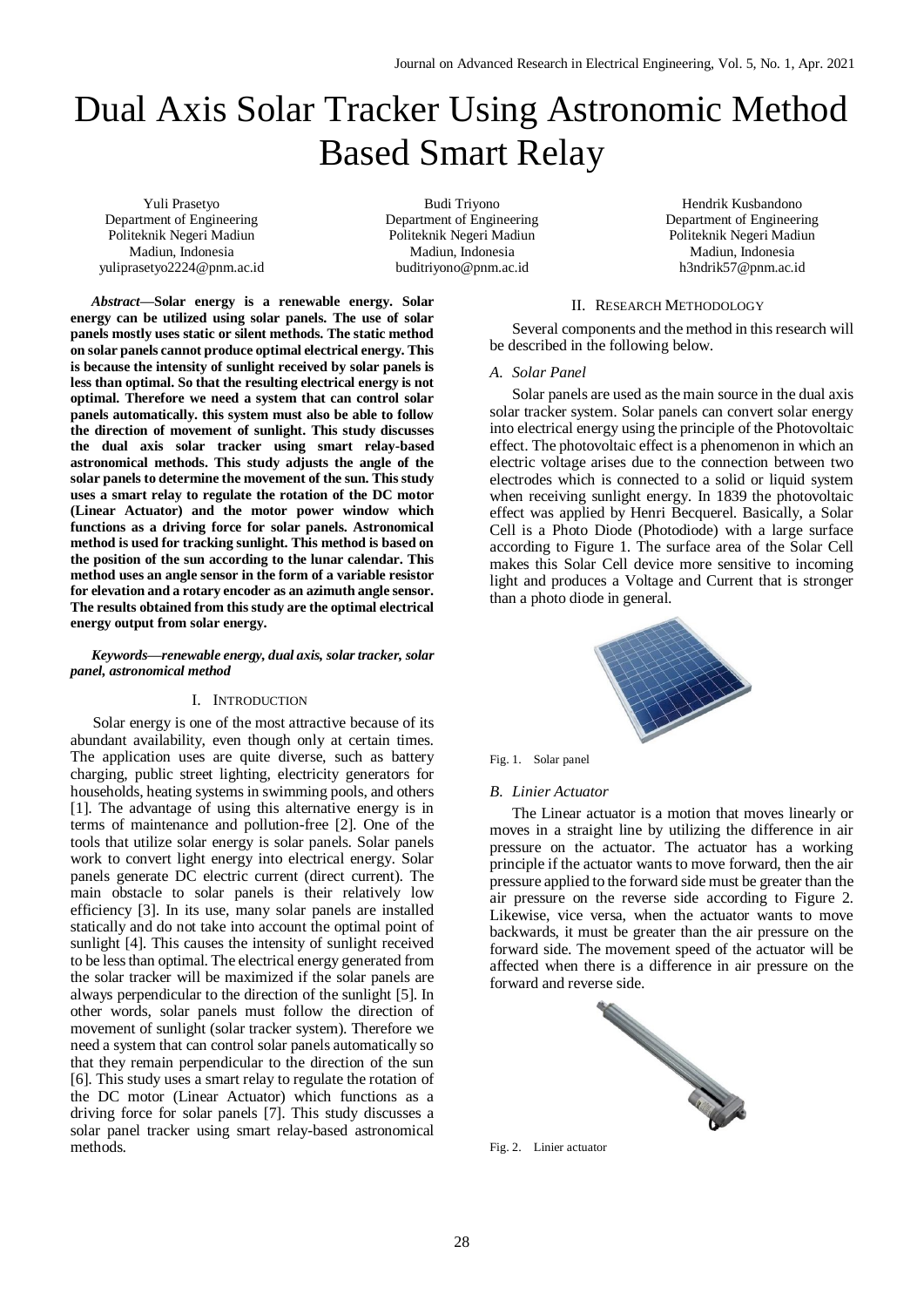# *C. Motor Power Window*

The motor that drives the regulator rotates clockwise or the opposite direction moves the window regulator to be converted into an up and down motion. DC motors are widely used for power window motors according to Figure 3. An electric motor uses electrical energy and magnetic energy to produce mechanical energy. Motor operation depends on the interaction of two magnetic fields. Simply stated, an electric motor works on the principle that two magnetic fields can be made to interact to produce motion. The purpose of the motor is to produce a driving force (torque).



Fig. 3. Motor power window

## *D. Smart Relay*

The smart relay used is the zelio type according to Figure 4. Zelio is a Smart Relay made by Schneider Telemecanique. Programming on the Zelio Smart Relay can be done in two ways, first using a programming console (provided a screen and program buttons that are integrated on the zelio device) and the second using the help of a PC (personal computer). This research uses Zelio Soft 2 software. Smart relay used refers to Zelio Soft 2 software.





#### *E. Astronomical Method*

Astronomical method is a method to find out the position of the sun based on the hour, date, month and year against the coordinates of Longitude and Lattitude. The parameters used are the elevation angle and solar azimuth.

State Polytechnic of Madiun has geographic coordinates 7 ° 38'51.2 "S 111 ° 31'36.4" E. Rounding to 7 ° 38'S and 111 ° 31'E. Then converted to longitude and latitude using the formula contained in the Zelio Soft 2 program. Longitude is used as the basis for determining the division of time throughout the earth. Any distance of 15 degrees east longitude or west longitude will show a time difference of 1 hour (60 minutes). Madiun city is located at 111 BT.

Flowchart to determine the movement of the solar panels so that they can follow the sunlight according to Figure 6. The movement of these solar panels is based on elevation and azimuth values. The elevation value is used to move the linear actuator. while the azimuth value to drive the motor power window.

## *F. FBD Suntrack*

This function calculates the position of the sun. This depends on the two angles calculated by the function, they are the elevation angle and the azimuth angle.



Fig. 5. The positions angles (elevation and azimuth) of the sun.

The Suntrack function block has the following inputs:

- a. Activation: This is a boolean. Until this input is activated, the two outputs (Elevation angle a and Azimuth angle b) are equal to 0. This input is active if it is not connected.
- b. Longitude: This integer has a value between -18000 and 18000, representing the longitude of the equipment location from 180°00 West to 180°00 East.
- c. Latitude: This integer has a value between -9000 and 9000, representing the latitude of the equipment location from 90°00 South to 90°00 North.
- d. Time zone: This integer represents the time difference in minutes between the UTC and the country where the controller is located.

To convert the geographical coordinate Longitude (or Latitude) m°n' of a point from degrees, minutes to h in hundreths of degrees, apply the formula :

$$
h = 100 x (m + \left(\frac{n}{60}\right))
$$
 (1)

- if Longitude is West (or Latitude is South), negate h
- if h is fractional, round it to the nearest integer value.



Fig. 6. Flowchart dual axis solar tracker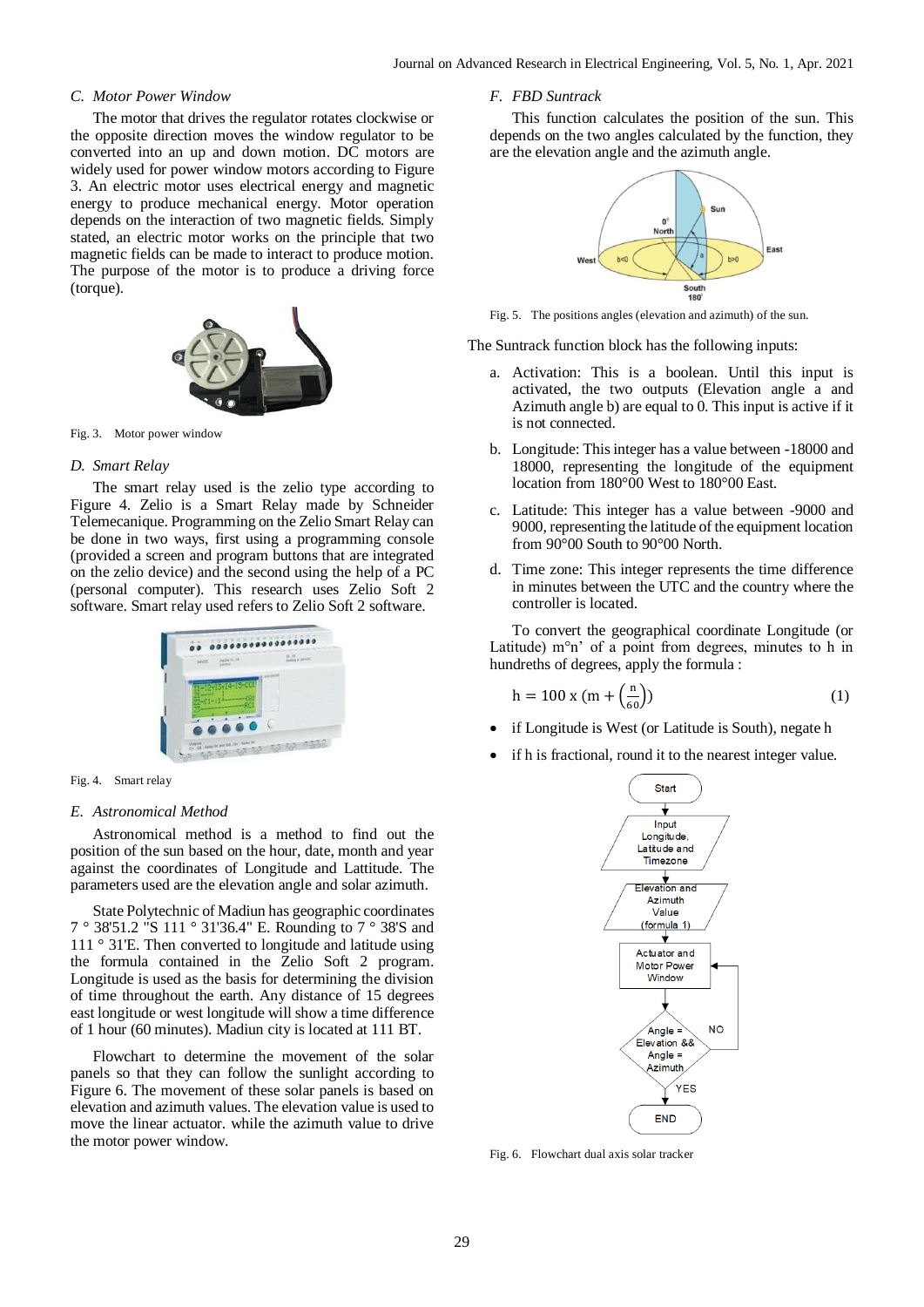

Fig. 7. Flowchart dual axis solar tracker

The function of the circuit based Figure 7 on the circuit scheme is as follows:

- 1. Zelio Smart Relay in the circuit, the main control is the input and output commands.
- 2. The potentiometer angle sensor is used as an analog input on the Zelio Smart Relay.
- 3. The rotary encoder angle sensor is used as a digital input for the Zelio Smart Relay.
- 4. DC 12V relay is used to control the actuator motor and power window motors.
- 5. Actuator motors and power window motors are used to drive the solar panels.
- 6. Solar panels have a role to store solar energy which is then converted into electrical energy.

### III. RESULTS AND DISCUSSION

The design of the framework for the dual axis solar tracker system is as shown in Figure 8.



Fig. 8. Framework Dual Axis Solar Tracker System

Hardware installation that is connected to the PLC as shown in Figure 9.

- 1) Connect the potentiometer angle sensor to 0V IB and + 24VDC.
- 2) Connect the rotary encoder angle sensor to  $+5VDC$  0V (from the voltage regulator) and In (from the relay).
- 3) Connect the relay outputs to I1 and + 24VDC.
- 4) Connect the relays Q1 and Q3 (on the panel box) to Q1 and Q3 on the PLC trainer, then the common jumper between ports.
- 5) Connect the relays Q7 and Q9 (on the panel box) to Q7 and Q9 on the PLC trainer, then the common jumper between ports.
- 6) Connect the relay outputs Q1 and Q3 to the actuator.
- 7) Connect the relay outputs Q7 and Q9 to the motor power window.



Fig. 9. Dual Axis Solar Tracker System Installation



Fig. 10. Dual Axis Solar Tracker System Program

This study uses Zelio Soft 2 software for smart relay settings. The following is the overall program in Zelio Soft 2 according to Figure 10. This overall program is a combination of the tracking program block, the actuator program block, and the power window motor program block. The tracking program block consists of FBD sunrise sunset and FBD suntrack. The tracking program block requires data input of longitude, latitude and timezone values. The actuator program block is used to regulate the actuator movement. The analog input used in the actuator program block is a potentiometer. The motor power window program block is used to regulate the movement of the motor power window. The input used in this program block is a rotary encoder sensor. A description of the symbols that exist in the overall solar tracker program can be explained in table 1.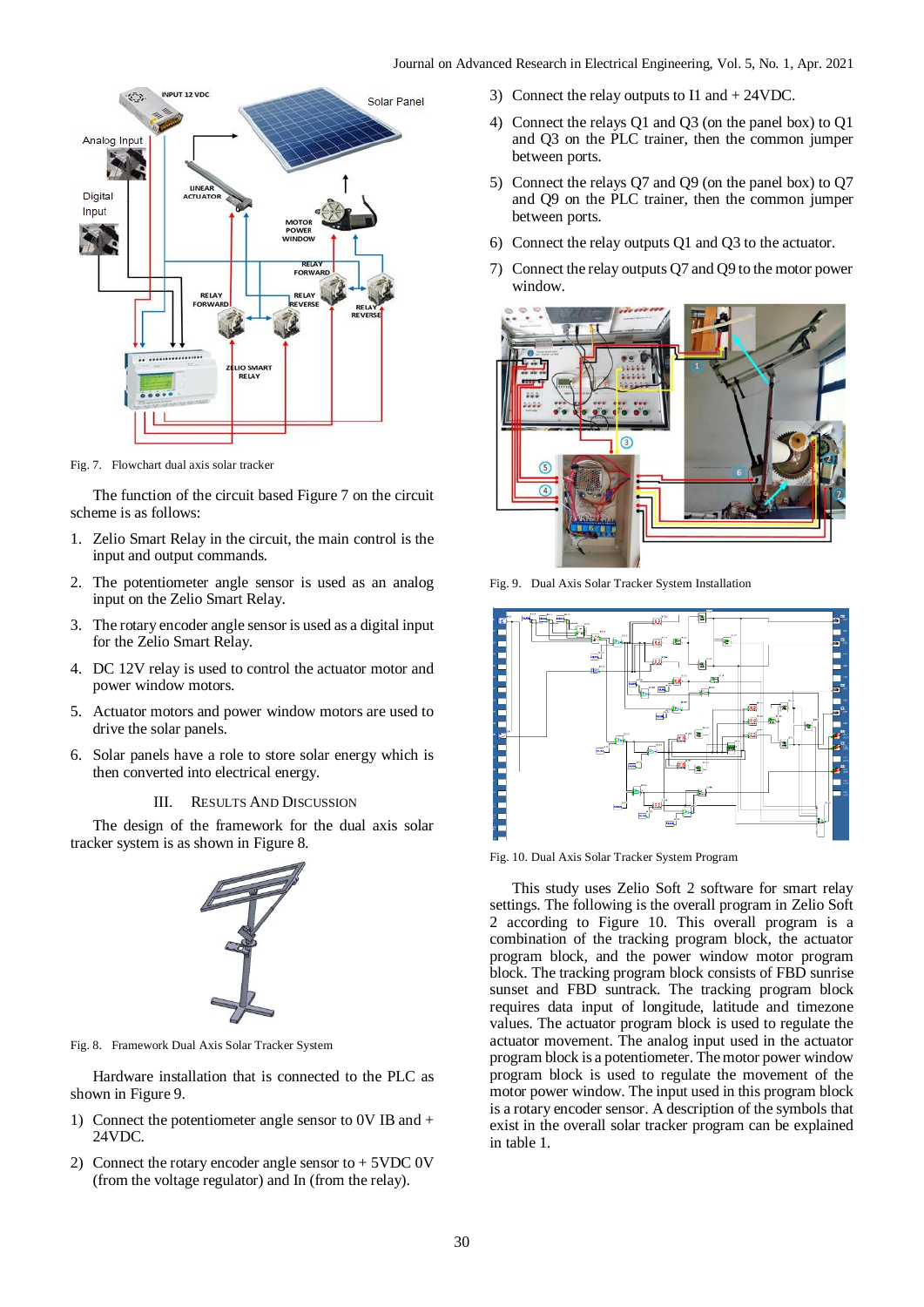TABLE I. SYMBOL DUAL AXIS SOLAR TRACKER PROGRAM

| N <sub>0</sub> | In        | Out           | <b>Type</b><br>Data | <b>FBD</b><br>Symbol | <b>Function</b>                           |
|----------------|-----------|---------------|---------------------|----------------------|-------------------------------------------|
| 1.             | $_{11}$   |               | Digital<br>Input    | IN                   | Rotary<br>Encoder                         |
| 2.             | <b>IB</b> |               | Analog<br>Input     |                      | Potentiometer                             |
| 3.             |           | $Q1-Q3$       | Digital<br>Output   |                      | Actuator<br>Indicator                     |
| 4.             |           | O7-Q9         | Digital<br>Output   |                      | <b>Motor Power</b><br>Window<br>Indicator |
| 5.             |           | <b>O1 XT1</b> | Integer<br>Output   |                      | Forward/<br>Reverse                       |
| 6.             |           | O2 XT1        | Integer<br>Output   |                      | Elevation<br>Value                        |
| 7.             |           | <b>O4 XT1</b> | Interger<br>Output  |                      | Azimuth<br>Value                          |

After the program in Zelio Soft 2 has been completed. Then the thing that needs to be done is to upload the zelio soft program 2. The way to upload is to first select the "transfer" menu then transfer the program and select PC> Module. Then it will come out as in Figure 11. After that select check all and OK.



Fig. 11. Upload Program

The results and analysis of the dual axis solar tracker system testing are divided into several parts. First, testing the elevation and azimuth values. Both test the angle of the actuator and the power window motor. This test is used to determine the performance of the actuator and motor power window during the tracking process.

In the Zelio Soft 2 program, there is a sunrise and sunset FBD which will determine when the tracking will start, when the tracking will stop and also the tracking time. Testing for elevation, azimuth with potentiometer voltage was carried out on June 25, 2020. Data on elevation and azimuth values can be seen through the Zelio Soft 2 program on FBD suntrack. Meanwhile, the potentiometer

voltage value must be measured using a multimeter. After the measurements were made on June 25, 2020, data was obtained as in table 2.

| TABLE II. | DUAL AXIS SOLAR TRACKER TEST DATA |  |  |
|-----------|-----------------------------------|--|--|
|-----------|-----------------------------------|--|--|

| Time (WIB) | <b>Elevation</b> |             | <b>Azimuth</b> |             |
|------------|------------------|-------------|----------------|-------------|
|            | Value            | Angle $(0)$ | Value          | Angle $(0)$ |
| 06.30      | 480              | 4,8         | 6560           | 65.6        |
| 07.30      | 1800             | 18          | 6230           | 62,3        |
| 08.30      | 3000             | 30          | 5730           | 57,3        |
| 09.30      | 4210             | 42,1        | 4860           | 48,6        |
| 10.30      | 5200             | 52          | 3480           | 34.8        |
| 11.30      | 5820             | 58,2        | 1280           | 12,8        |
| 12.30      | 5810             | 58.1        | $-1350$        | $-13.5$     |
| 13.30      | 5180             | 51,8        | $-3520$        | $-35,2$     |
| 14.30      | 4190             | 41,9        | -4890          | $-48.9$     |
| 15.30      | 2990             | 29,9        | $-5740$        | $-57.4$     |
| 16.30      | 1700             | 17          | $-6260$        | $-62,6$     |
| 17.30      | 360              | 3,6         | $-6580$        | $-65.8$     |

TABLE III. ACTUATOR DATA



TABLE IV. MOTOR POWER WINDOW DATA

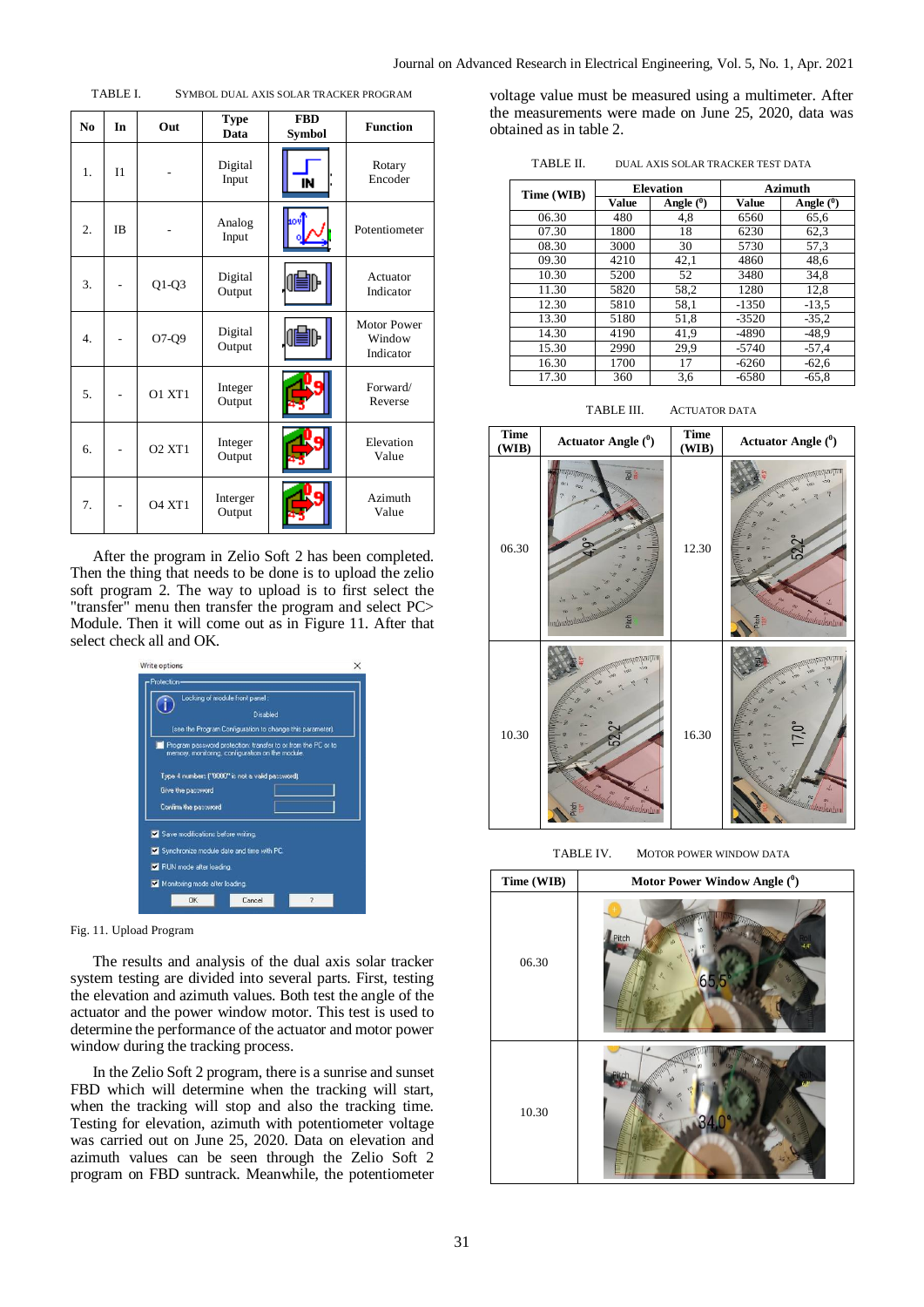| Time (WIB) |       | Motor Power Window Angle ( <sup>0</sup> ) |
|------------|-------|-------------------------------------------|
|            | 12.30 | $13,4^\circ$<br>Roll<br>Pitch<br>m        |
|            | 16.30 | 62<br>Pitch<br>76,6<br>Roll<br>900        |

TABLE V. TRACKING ON AND TRACKING OFF SYSTEM

| Date/Month/<br>Year | <b>Tracking ON</b><br>(WIB) | <b>Tracking</b><br>OFF (WIB) | Time<br>Tracking |
|---------------------|-----------------------------|------------------------------|------------------|
| 01/01/2020          | 05.44                       | 18.17                        | 12 hr, 30 min    |
| 01/02/2020          | 05.57                       | 18.24                        | 12 hr, 27 min    |
| 01/03/2020          | 06.02                       | 18.17                        | 12 hr, 15 min    |
| 01/04/2020          | 06.00                       | 18.01                        | $12$ hr, $1$ min |
| 01/05/2020          | 06.01                       | 17.50                        | 11 hr, 49 min    |
| 01/06/2020          | 06.05                       | 17.46                        | 11 hr, 41 min    |
| 01/07/2020          | 06.10                       | 17.51                        | 11 hr, 41 min    |
| 01/08/2020          | 06.10                       | 17.57                        | 11 hr, 47 min    |
| 01/09/2020          | 05.59                       | 17.56                        | 12 hr, 57 min    |

The next test is the actuator test and the power window motor test. Actuator testing uses a 12 VDC source on the actuator and connects it to the zelio soft program 2.The results of the actuator test are as in table 3.Testing the power window motor using a 5VDC source on the motor power window and connecting it to the zelio soft program 2. The test results of the power window motor can be seen in table 4. It can be seen that changing the test time clock can change the angle value of the actuator and motor power window.

In table 5, data is obtained in the form of tracking on and tracking off. tracking on, namely when the system will start working and tracking off, namely when the system will stop working. Furthermore, the tracking time is obtained by finding the difference between tracking on and tracking off. This data is obtained from testing every month on the 1st in 2020.

The last test is a test based on the condition of the solar panels. Static condition means the condition when the solar panel is still (static). In this condition, we can see the output from the dual axis solar tracker. System test data in static conditions can be seen in table 6.

The next test is in tracking conditions or the movement of the solar panels to follow the direction of the sun. There are two directions of tracking movement, which are seen from the north-south slope angle and the east-west slope. In this condition, the results of the output voltage from the dual axis solar tracker are also seen. System test data in static conditions are shown in table 7. Table 7 shows that the tracker condition can be done well. The output voltage of the tracking condition is greater than the static condition.

TABLE VI. STATIC CONDITIONS

| No | Time<br>(WIB) | <b>Voltage</b> | <b>North - South</b><br>Slope Angle $(°)$ | <b>East</b> - West<br>Slope Angle $(0)$ |
|----|---------------|----------------|-------------------------------------------|-----------------------------------------|
|    | 09.00         | 21             | 89,9                                      | 50                                      |
| 2  | 10.00         | 21             | 89,9                                      | 50                                      |
| 3  | 11.00         | 21             | 89,9                                      | 50                                      |
|    | 12.00         | 21             | 89.9                                      | 50                                      |
|    | 13.00         | 21             | 89,9                                      | 50                                      |
| 6  | 14.00         | 20             | 89,9                                      | 50                                      |
|    | 15.00         | 20             | 89.9                                      |                                         |

TABLE VII. TRACKING CONDITIONS

| N <sub>0</sub> | Time<br>(WIB) | <b>Voltage</b><br>(V) | <b>North - South</b><br>Slope Angle $(°)$ | <b>East - West</b><br>Slope Angle $(°)$ |
|----------------|---------------|-----------------------|-------------------------------------------|-----------------------------------------|
|                | 09.00         | 21,5                  | 89.9                                      | 64                                      |
| 2              | 10.00         | 21,2                  | 89,9                                      | 77                                      |
| 3              | 11.00         | 22,0                  | 89,9                                      | 84                                      |
| $\overline{4}$ | 12.00         | 21,2                  | 89,9                                      | 89                                      |
| 5              | 13.00         | 21,0                  | 89.9                                      | 95                                      |
| 6              | 14.00         | 21,5                  | 89,9                                      | 100                                     |
|                | 15.00         | 21,0                  | 89,9                                      | 114                                     |

From this research we can find out that every month the sun shifts. therefore, if the solar tracker is in a static condition it will not be able to produce optimal output. So we need a dual axis solar tracker system that can follow the direction of the sun.

# IV. CONCLUSION

Potentiometer as an elevation angle sensor is working properly. Rotary encoder as azimuth angle sensor is working properly. The tracking program can start and end automatically according to the desired place by entering longitude, latitude, and timezone on the FBD sunrise sunset.

For further development of tools, other sensors that are more accurate and can be applied on a large scale can be used. You can also add loads to the dual axis solar tracker system to find out the system performance. Future developments of this astronomical method can be compared with other methods of the solar tracker. So that we can find out which method is the most optimal for the solar tracker in Indonesia.

#### V. ACKNOWLEDGEMENTS

The author would like to thank the Ministry of Research and Technology / The National Research and Innovation Agency through the Beginner Lecturer Research (PDP) program for financial support in this research.

#### **REFERENCES**

- [1] A. M. Sinjari and S. J. M. Shareef, "Dual Axis Solar Tracking System Using PLC," p. 6, 2016.
- [2] J. K. Tharamuttam and A. K. Ng, "Design and Development of an Automatic Solar Tracker," *Energy Procedia*, vol. 143, pp. 629– 634, Dec. 2017, doi: 10.1016/j.egypro.2017.12.738.
- [3] I. W. Sutaya and K. Udy Ariawan, "Solar Tracker Cerdas Dan Murah Berbasis Mikrokontroler 8 bit ATMega8535," *JST J. Sains Dan Teknol.*, vol. 5, no. 1, Aug. 2016, doi: 10.23887/jstundiksha.v5i1.8272.
- [4] I. Winarno and F. Wulandari, "Solar Tracking System Single Axis Pada Solar Sel Untuk Mengoptimalkan Daya Dengan Metode Adaptive Neuro- Fuzzy Inference System (ANFIS)," p. 10.
- [5] Y. Prasetyo, B. Triyono, and A. C. Arifin, "Optimalisasi Daya Output Dual Axis Solar Tracker Dengan Metode Umbrella System," vol. 02, no. 02, p. 8, 2019.